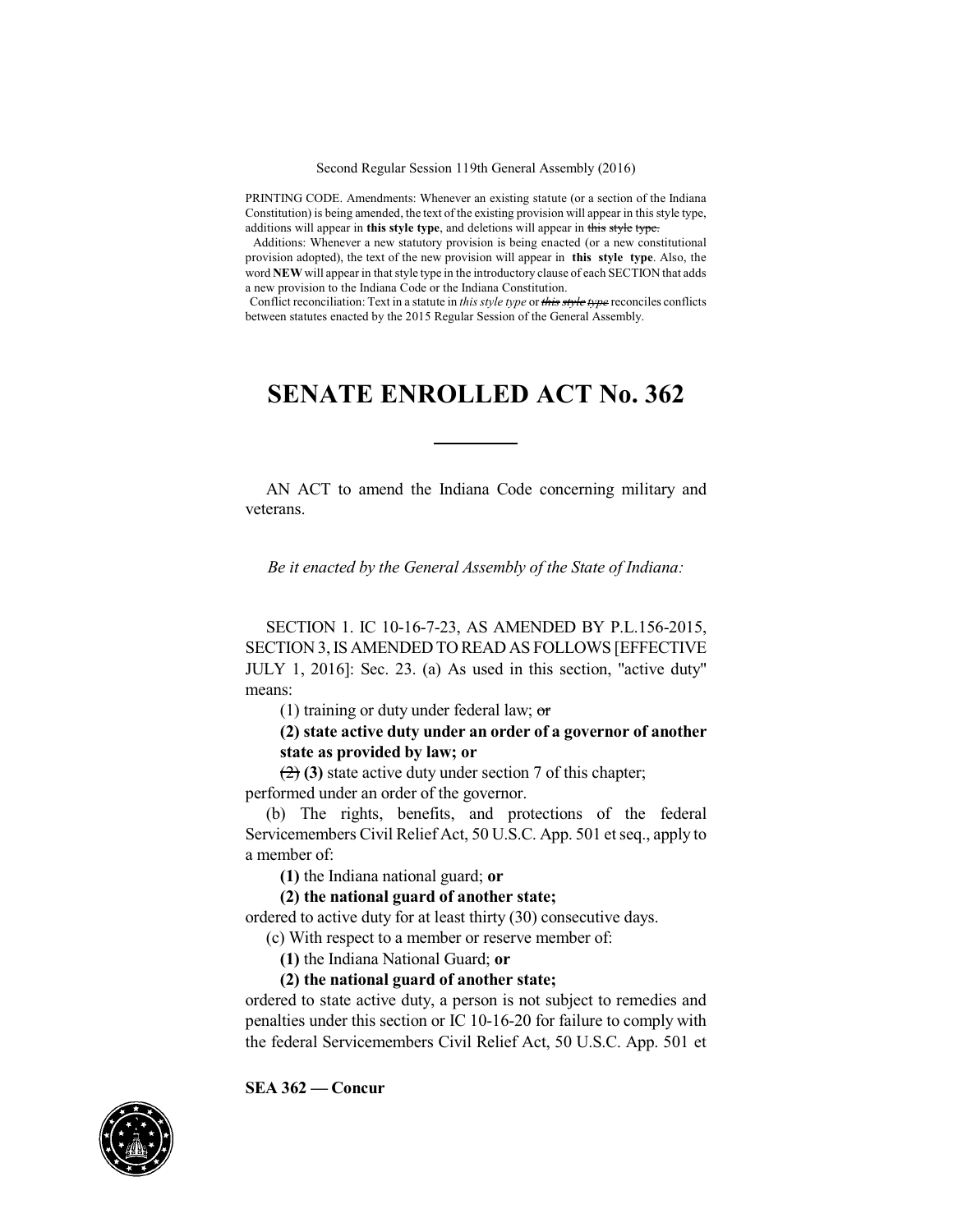seq., unless the member or member's dependent provides documentation to the person that the person is a member or reserve member of:

**(1)** the Indiana National Guard; **or**

**(2) the national guard of another state;**

ordered to state active duty for at least thirty (30) consecutive days.

(d) The rights, benefits, and protections of the federal Uniformed Services Employment and Reemployment Rights Act, 38 U.S.C. 4301 et seq., as amended and in effect on January 1, 2003, apply to a member of:

**(1)** the Indiana national guard; **or**

## **(2) the national guard of another state;**

ordered to active duty.

(e) Nothing in this section shall be construed as a restriction or limitation on any of the rights, benefits, and protections granted to a member of:

**(1)** the Indiana national guard; **or**

## **(2) the national guard of another state;**

under federal law.

SECTION 2. IC 10-16-20-2, AS ADDED BY P.L.156-2015, SECTION 4, ISAMENDED TO READ AS FOLLOWS [EFFECTIVE JULY1, 2016]: Sec. 2.The following definitions applythroughout this chapter:

(1) "Military service" means:

(A) in the case of a servicemember who is a member or reserve member of the Army, Navy, Air Force, Marine Corps, or Coast Guard, full-time duty in the active military service of the United States, including:

(i) full-time training duty;

(ii) annual training duty; and

(iii) attendance while at a school designated as a service school by federal law or by the secretary of the military department concerned;

(B) in the case of a member or reserve member of the Indiana National Guard, service under a call to active:

(i) service authorized by the President of the United States or the Secretary of Defense for a period of more than thirty (30) days in response to a national emergency declared by the President of the United States; or

(ii) duty as defined by IC 10-16-7-23(a) for a period of more than thirty (30) consecutive days;

(C) in the case of a servicemember who is a commissioned

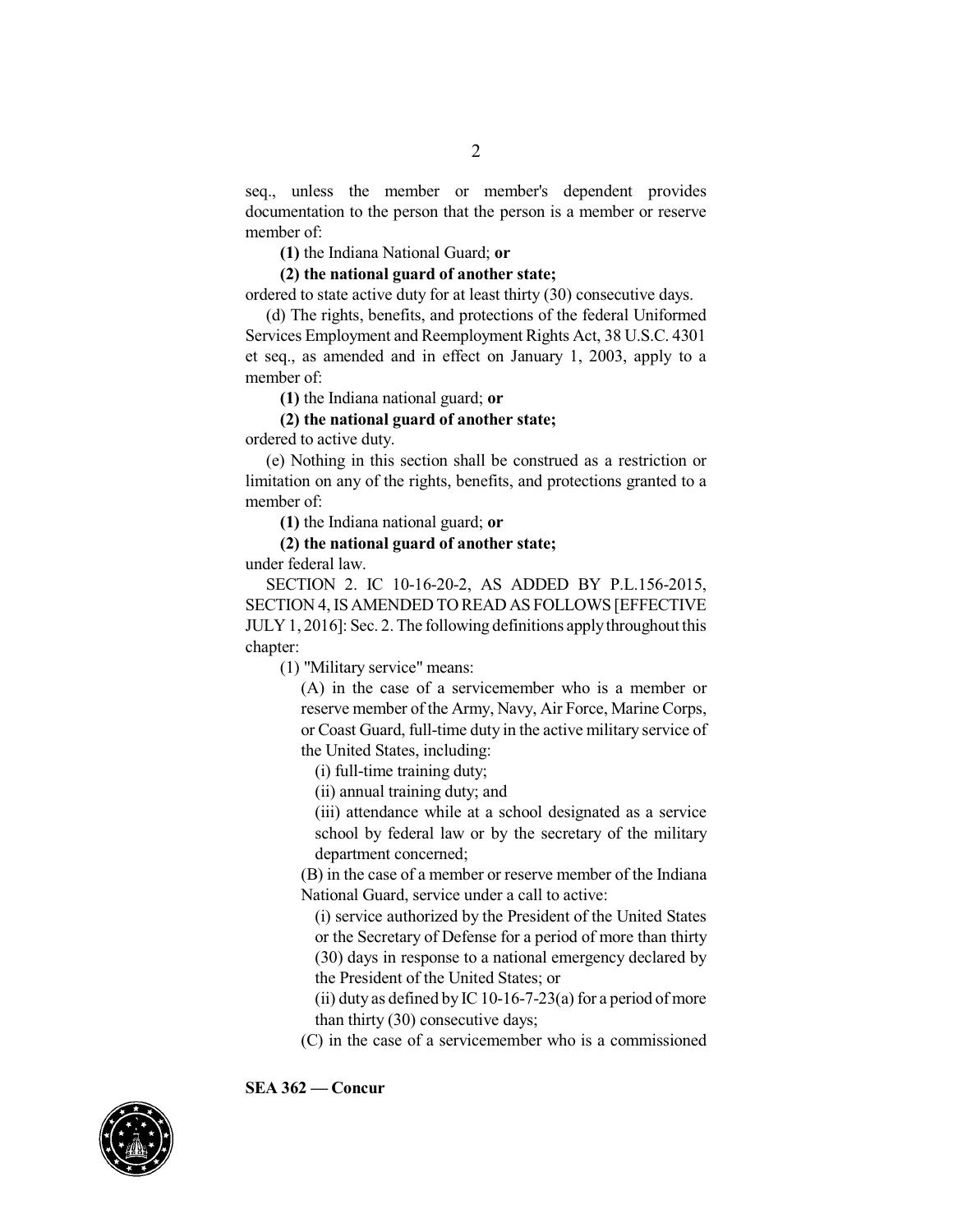officer of the Public Health Service or the National Oceanic and Atmospheric Administration, active service; or

**(D) in the case of a member or reserve member of the national guard of another state,service under an order by the governor of that state to active duty for a period of more than thirty (30) consecutive days; or**

(D) **(E)** any period during which a servicemember is absent from duty on account of sickness, wounds, leave, or other lawful cause.

(2) "Servicemember" means an individual engaged in military service.

SECTION 3. IC 10-17-2-4, AS ADDED BY P.L.174-2007, SECTION 1,IS AMENDED TO READ AS FOLLOWS [EFFECTIVE JULY 1, 2016]: Sec. 4. (a) As used in this section, "photographic identification" means an identification document that:

(1) shows the name of the individual to whom the document was issued;

(2) shows a photograph of the individual to whom the document was issued;

(3) includes an expiration date indicating that the document has not expired; and

(4) wasissued by the United States or the state of Indiana. **a state or territory of the United States.**

(b) A discharge record is not a public record under IC 5-14-3. A countyrecordermayprovide a certified copyof a discharge record only to the following persons:

(1) The veteran who is the subject of the discharge record if the veteran provides photographic identification.

(2) A person who provides photographic identification that identifies the person as a county or city service officer.

(3) A person who provides photographic identification that identifies the person as an employee of the Indiana department of veterans' affairs.

(4) A person who:

(A) is a funeral director licensed under IC 25-15; and

(B) assists with the burial of the veteran who is the subject of the discharge record;

ifthe person provides photographic identification and the person's funeral director license.

(5) If the veteran who is the subject of the discharge record is deceased, the spouse or next of kin of the deceased, if the spouse or next of kin provides photographic identification and a copy of



**SEA 362 — Concur**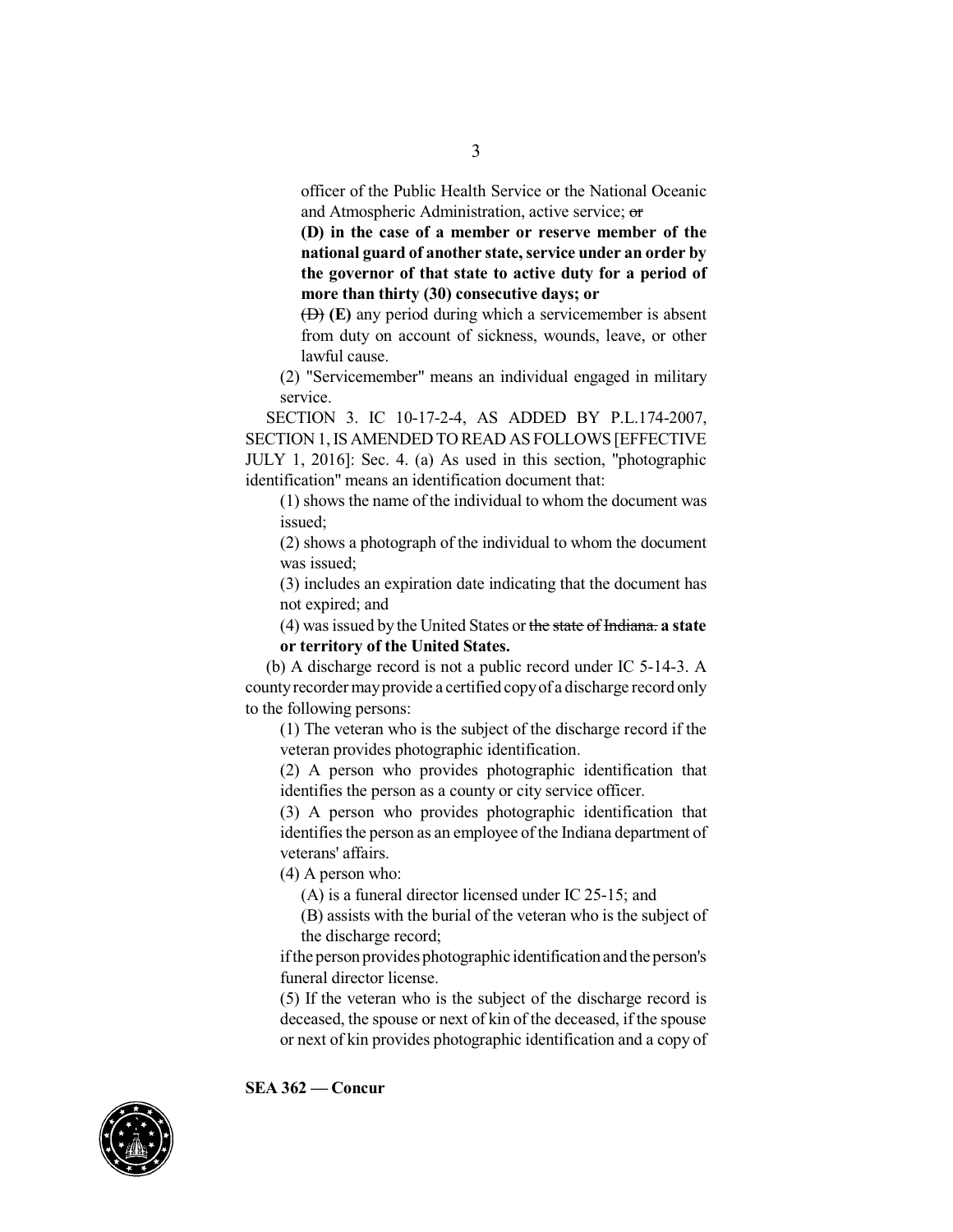the veteran's death certificate.

(6) The following persons, under a court order, if the person provides photographic identification: and a certified copy of the court order:

(A) The attorney in fact of the person who is the subject of the discharge record, **if the attorney in fact provides a copy of the power of attorney.**

(B) The guardian of the person who is the subject of the discharge record, **if the guardian of the person provides a copy of the court order appointing the guardian of the person.**

(C) If the person who is the subject of the discharge record is deceased, The personal representative of the estate of the deceased, **if the person who is the subject of the discharge record is deceased and the personal representative of the estate provides a copy of the court order appointing the personal representative of the estate.**

(c) To the extent technologically feasible, a county recorder shall take precautions to prevent the disclosure of a discharge record filed with the county recorder before May 15, 2007. After May 14, 2007, a county recorder shall ensure that a discharge record filed with the county recorder is maintained in a separate, confidential, and secure file.

(d) Disclosure of a discharge record by the county recorder under this section is subject to IC 5-14-3-10.